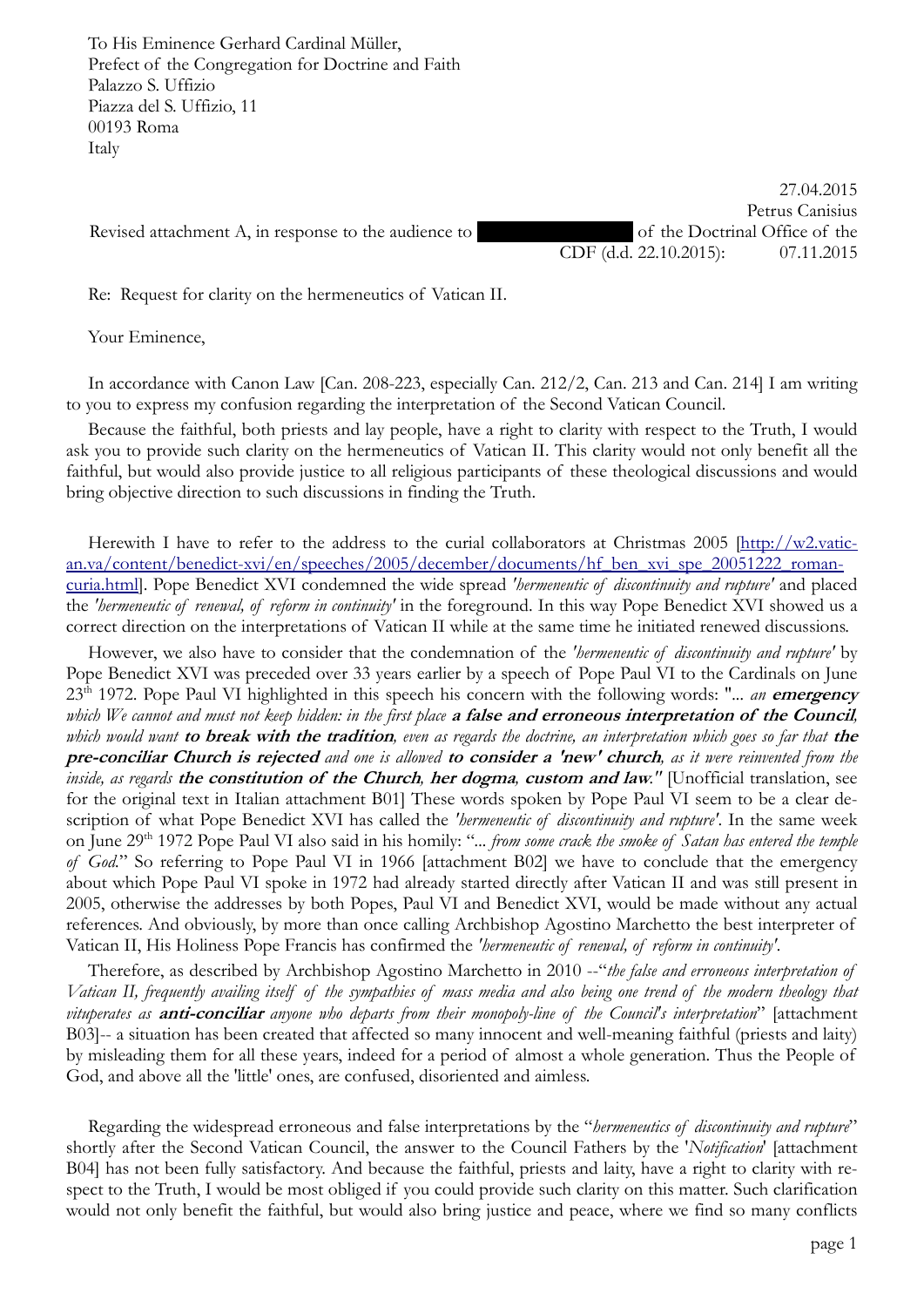between well-meaning faithful. It certainly would contribute to peace and mercifulness inside the Church, just at the beginning of the Extraordinary Jubilee of Mercy.

## **Therefore I am asking you to review the questions/statements provided and presented in attachment A and would greatly appreciate confirmation as to whether or not they are correct.**

The first two items (ad 1 and 2) of the questions/statements concern the general rules mainly taken from the *'Notifications'* [attachment B04]. The second part (ad 3 to 7) concerns some general topics concerning the *norms of theological interpretation* as well as the *pastoral approach of the Second Vatican Council*, based on the *hermeneutics of reform, of renewal in continuity* taught by Pope Benedict XVI. Here two levels have to be distinguished (ad 3): the level of the changes of the "*modern world*" also called "Today's World" or "*modern times*" (ad 4) and the level of the "*Depositum Fidei"* (ad 5) while ad 6 refers to the continuity. Ad 7 reflects the general attitude during such discussion and finally in ad 8 a summary has been given.

Hereby it can be stated explicitly that it is not the intention to block theological discussions but to regulate them so that in a correct way the Truth can be reached, without being blocked by false interpretations and/or subjective opinions. As a scientist I am aware of the importance of such free discussions in finding the Truth and that such discussions should not be blocked by dominating false opinions or ideologies.

With our heartfelt gratitude for your consideration and hope for your help regarding this matter, I offer the assurance of my filial support and prayers for your work, for His Holiness, and in hope of a speedy and just resolution of the presented matter. I ask for the kindness of your blessing.

Mr. Jack P. Oostveen Scientific and Practical Civil Engineer Emeritus Ass. Professor on Soil Mechanics and Foundation Engineering Emeritus Guest Professor on Problem Solving Training

NL 2624 CV Delft The Netherlands

Arthur van Schendelplein 135

cc. His Eminence Raymond Cardinal Burke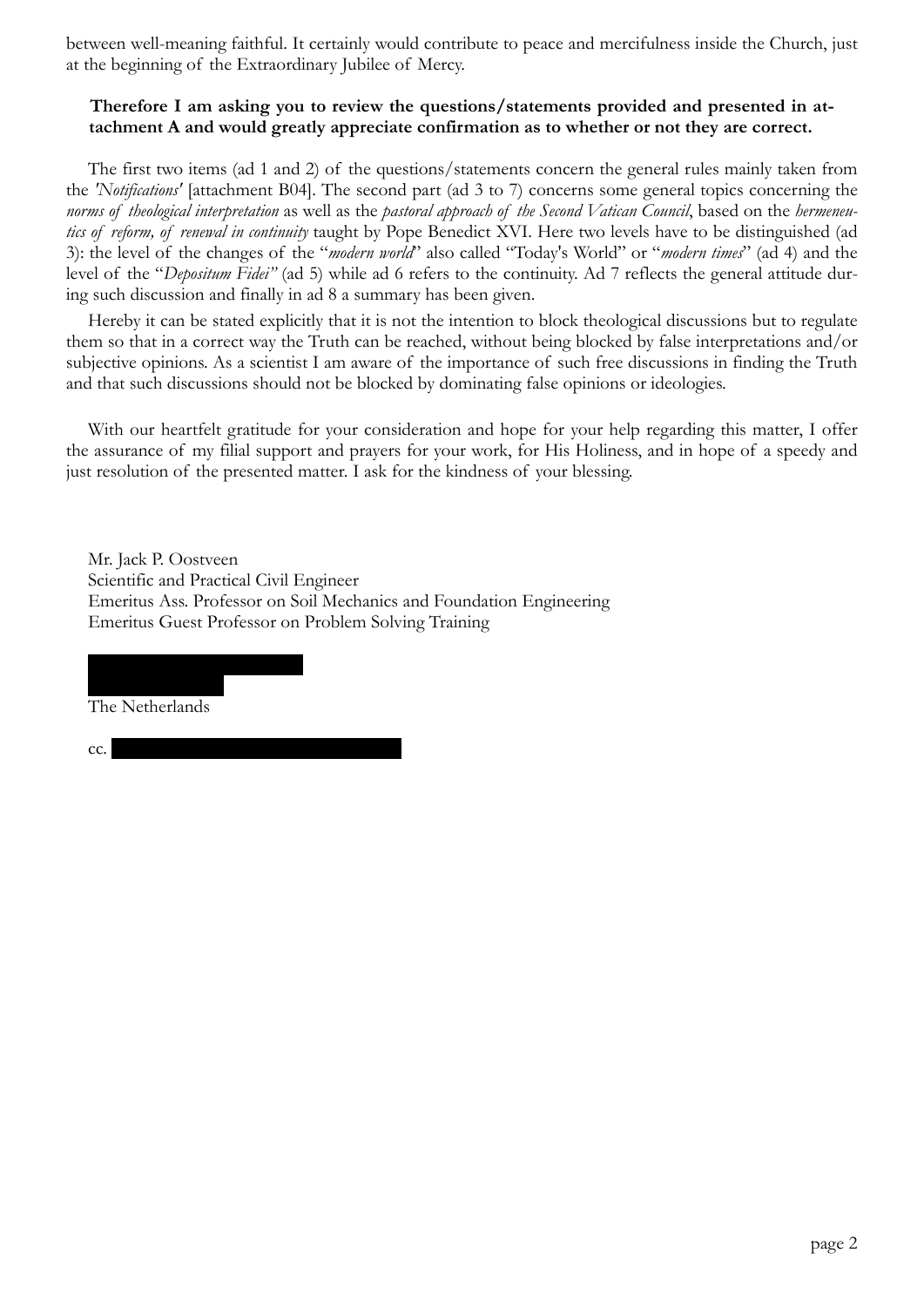## **Statements/questions to review:**

## Introduction (added in version of 07.11.2015)

In order to prevent any misunderstanding as well as for a proper understanding of expressions like *failed* and *risks for failures* regarding a Council the following definitions are useful to consider (these come from the professional engineering discipline of failure analysis):

- 1. The *Ultimate Limit State* (ULS) as a type of failure for which the total functioning (of a system being analysed) has been destroyed. This type of failure is unrecoverable.
- 2. The *Serviceability Limit State* (SLS), a type of failure for which one or more distinct elements (of a system) do not function sufficiently. Such kind of failures can be resolved by taking appropriate corrective measures.

In analysing the Council and its documents it is clear that an ULS failure cannot exist, because that would attach the infallibility of the *Depositum Fidei*. Even if the documents are full of ambiguities due to imperfections in the free will of the individual Council Fathers, the Holy Spirit is guaranteeing that these documents can always be interpreted well in the light of Doctrine and Faith.

However in contrast with an ULS failure mode, the Council documents may be at of SLS failures if these documents contains imperfections, especially by ambiguous text phrases. Apparently any ambiguity carries a risk for failure, a risk by means of false interpretation as well as by consequent implementation of incorrect pastoral measures. The more ambiguities there are, the greater the risks for such failures. And as long as these ambiguities have not been resolved, the objective for which the Council has been convoked cannot be reached, which means that the Council has failed by not functioning sufficiently (SLS).

**Resolving such a failure can be done but requires above all Clarity of the interpretation of the Council. However, evidently, to prevent such situation each text phrase of a document produced by a Council (or Synod) should be clear, well defined and precisely expressing the mentioned Teaching of the Church.** 

## General rules

 Is it correct to consider that due to the pastoral character of Vatican II the interpretation of the documents published by this Council can be the subject of theological discussions respectful of the supreme Magisterium, except on those subjects in matters of *Faith and Morals* that have been defined and openly declared by the Council as binding on Church.

## [**Attachment B4**]?

 **(a)** Is it correct to consider that at Vatican II the Pope and the Council Fathers did not define and openly declare any matters of *Faith and Morals* as binding on the Church?

**(b)** That therefore Vatican II has not that specific divine assistance which is typical for such infallible dogmatic definitions on *Faith and Morals* by the supreme Magisterium, and therefore the documents published contain solely the teaching of the Magisterium of the Church which can be subject to theological discussion with respect to the hierarchy of the Church teachings on Faith and Morals, respectful of the supreme Magisterium, according to the norms of theological interpretation. [**Attachment B4**]?

## Norms of theological interpretation:

 **(a)** Is it correct to consider that due to the pastoral character of Vatican II the norms of theological interpretation have to be in accordance with the "*Hermeneutic of renewal, of reform in continuity*" as taught by the Magisterium of Pope Benedict XVI?

**(b)** That therefore discussions on the interpretations can be found on the two levels in accordance to the teaching by Pope Benedict XVI: on one hand at the level of the infallible *Depositum Fidei* and on the other hand at the level of the changes in the *modern world*?

# *[Please consider* **attachment B05** *as enclosed here]*

 **(a)** Is it correct to consider that, at the level concerning the underlying changed reality of the *modern world*, the visions of the *modern world* regarding several distinguished aspects have to be analyzed and characterized in the light of tradition and the Church's teachings on Faith and Morals?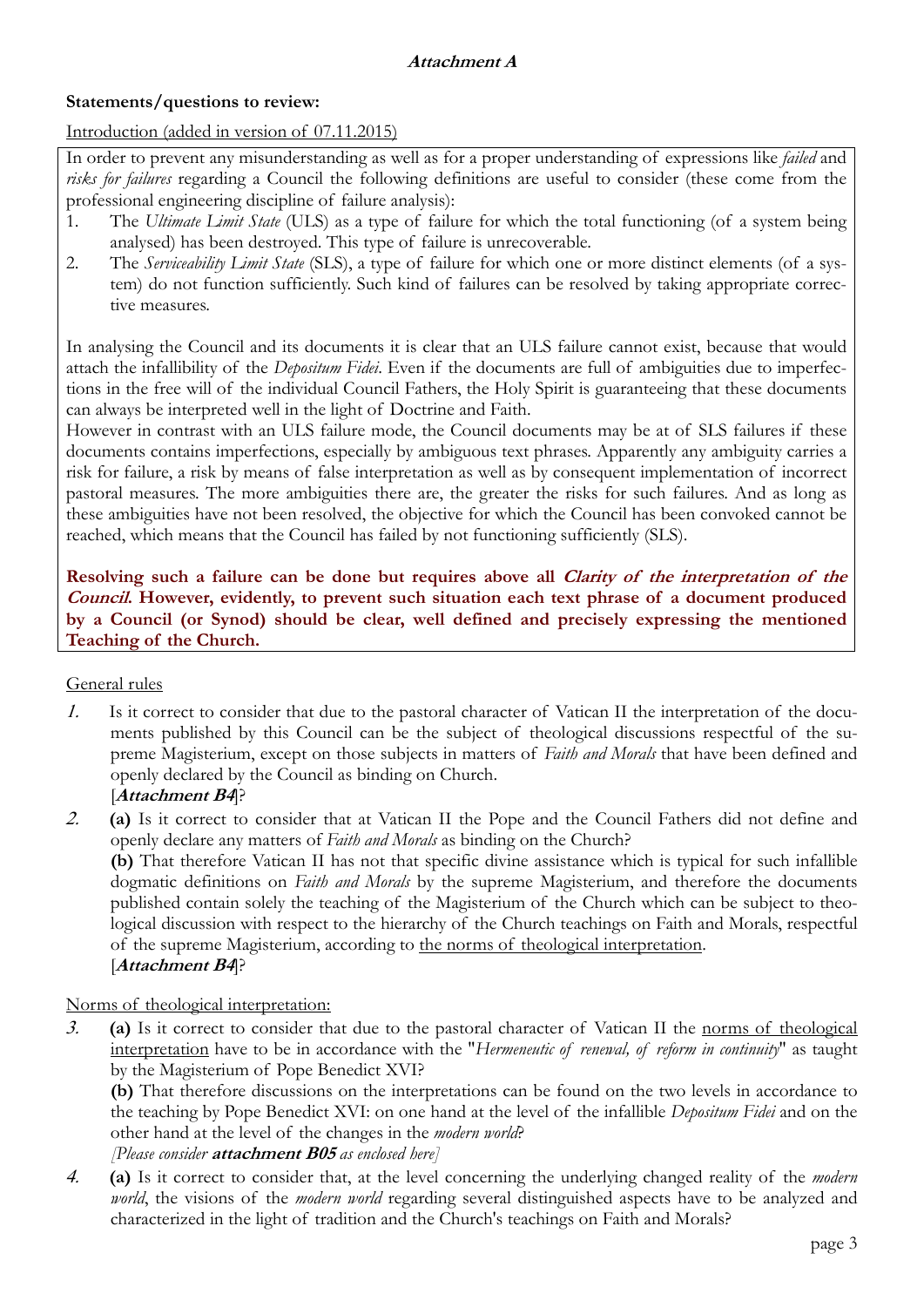**(b)** That such analysis and characterization of the *modern world* only touches on Faith and Morals and is therefore not fully a matter of Faith and Morals?

**(c)** That, therefore, such a vision can undoubtedly be fallible and capable of alteration?

**(d)** That this fallibility carries the risk of an imperfect characterization of the underlying changed reality of the modern world, and thereby also the risk for failure by incorrect decisions and/or measures as to the implementation of the Depositum Fidei with all consequences regarding the resulting effects? *[Please consider* **attachment B06** *as enclosed here]*

 **(a)** Is it correct to consider that regarding the level of the *Depositum Fidei* no discussion should take place concerning the infallible content of the *Depositum Fidei* itself unless it is a matter of organic development of doctrine?

**(b)** That such discussion regarding organic growth leads to a better understanding of the Faith and can never be contrary to the Depositum Fidei?

**(c)** That according to *Dignitatis Humanae* (DH\_1) --"*..., it searches into the sacred tradition and doctrine of the Church the treasury out of which the Church continually brings forth new things that are in harmony with the things that are old*"-- discussions can take place about the effectiveness of alternatives taken from the *Depositum Fidei,* and that evidently such discussions do not touch the infallibility of the *Depositum Fidei* itself and can therefore be a subject of discussion?

- Is it correct to consider that regarding the level of the Depositum Fidei the continuity can only be in one direction leading to a better understanding the Faith and can never be contradictory? *[Please consider* **attachment B07** *as enclosed here]*
- **(a)** Is it correct to consider that Conciliar and Papal decrees, whether or not infallible, are not inspired texts such as the Gospel and the Epistles of the Apostles?

**(b)** That therefore such decrees are human descriptions of Revelation and that in contrast to the special assistance of the Holy Spirit during the teaching by the Apostles, in the case of such decrees a gracious collaboration is required with regard to the inspiration of the Holy Spirit, a collaboration in which the free will of men is respected, even if it is imperfect?

**(c)** That a Council can fail, because it is not necessarily infallible or dogmatic in itself?

**(d)** That, as long as the total or partial inaccuracy of a text is not clearly demonstrated, non-infallible pronouncements of the Magisterium retain their authority, but that, in order to demonstrate the accuracy or inaccuracy of some texts and/or their interpretation the Council documents need to be the subject of theological discussions, however, always with respect to the supreme Magisterium?

## Summary

Is the following summary correct?

 *In order to read the Council documents with a pastoral character with genuine continuity and always with full respect to the supreme Magisterium one has to distinguish between:* 

- *(I) Statements concerning the characterization at the level of the changing modern world which are in principle fallible and might be imperfect leading to incorrect measures;*
- *(II) Statements belonging to the Depositum Fidei;*
- *(III) Statements concerning the implementation of the Depositum Fidei which (IIIa) might have been explored insufficiently or (IIIb) might be based on imperfect characterizations at the level of the modern world but leaving the Depositum Fidei as such intact.*

*While the statements under (II) affect the infallibility of the Depositum Fidei itself, the statements under (I) and (III) undoubtedly do not affect the infallibility of the Depositum Fidei at all*.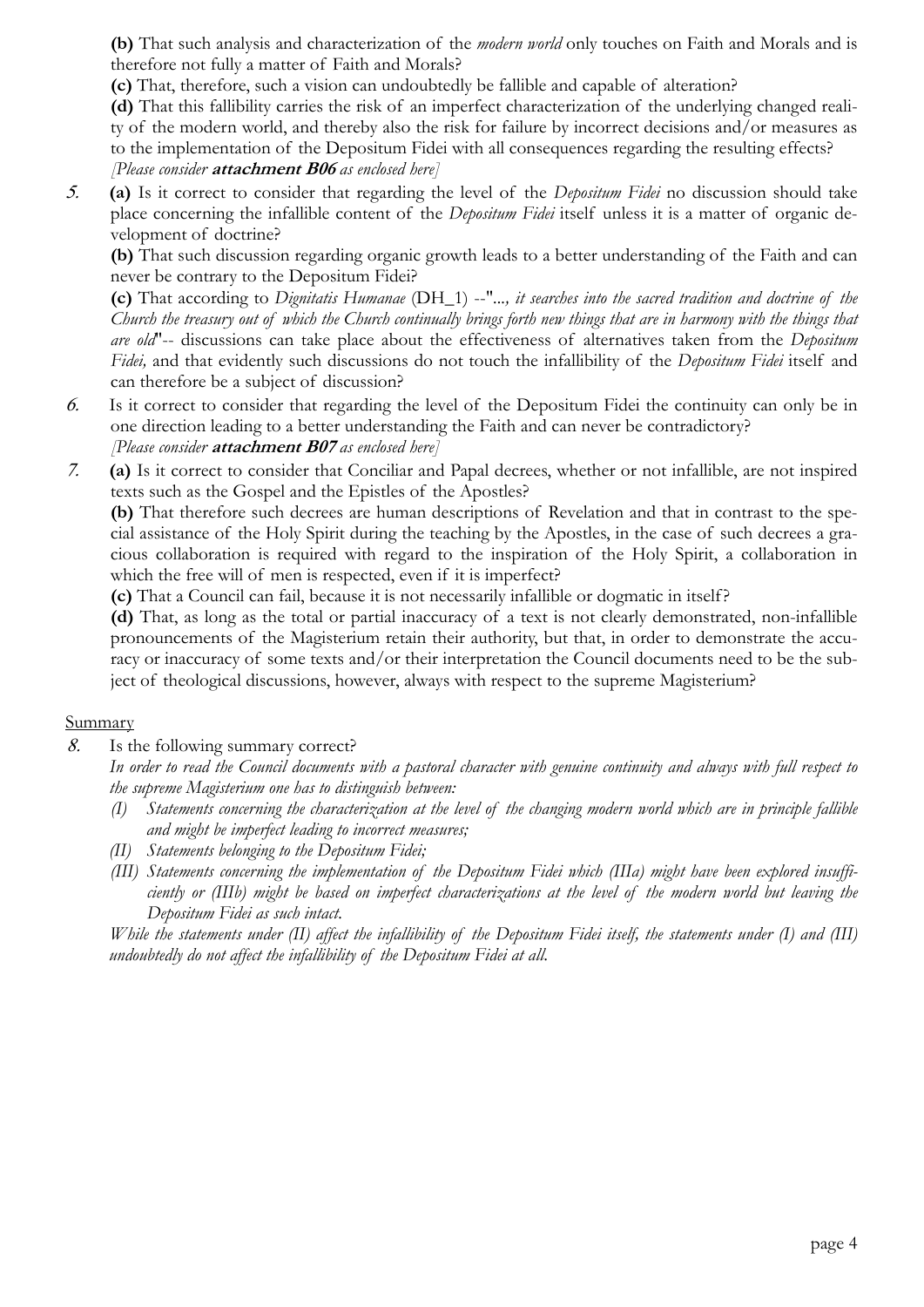### **Attachment B01**

Die 23 mensis iunii a. 1972: Eminentissimis Sacri Collegii Cardinalium Patribus, Summo Pontifici die Eius nominali felicia ac fausta ominantibus. [Acta Apostolicae Sedis (AAS) 64 (1972), p. 498]

"Da queste opposte tensioni deriva uno stato di disagio, che non possiamo e non dobbiamo nasconderci: anzitutto una falsa e abusiva interpretazione del Concilio, che vorrebbe una rottura con la tradizione, anche dottrinale, giungendo al ripudio della Chiesa pre-conciliare, e alla licenza di concepire una Chiesa « nuova », quasi « reinventata » dall'interno, nella costituzione, nel dogma, nel costume, nel diritto."

### **Attachment B02**

'The Second Vatican Council, a Counterpoint for History of Council', Archbishop Agostino Marchetto (2010), ISBN 978-1-58966-196-7, page 665.

Paul VI wrote: "*It would not be the truth for anybody to imagine that the Vatican Council II represented any kind of break, interruption, or 'liberation' from the teaching of the Church, or that it authorized or promoted any kind of accomodation or conformism with the mentality of our times, in its negative or ephemeral aspects*" [see Insegnamenti di Paolo VI, Volume IV, 1966, p699].

## **Attachment B03**

*'The Second Vatican Council, a Counterpoint for History of Council'*, Archbishop Agostino Marchetto (2010), ISBN 978-1-58966-196-7, pages 666, 670 and 682 (on 'Situation in the last ten years').

Since we are on this subject, what can we say about the conciliar hermeneutics of the last ten years? Not very much that is favourable: I must reply in this vein at the outset. There appears, in effect, to be a one-sided school of interpretation which, however, is not in the line of seeing renewal in the light of Church Tradition but which, we contend, is characteristic of the Church and her Councils generally.

The fact is that "*the School of Bologna*" guided by Professor Guiseppe Alberigo, has mostly succeeded in monopolizing the whole subject and imposing a distorted view on how things are to be seen.

It even seems to me that there has been a kind of alliance formed between these two groups of Bologna and Louvain.

…

... more then that, it vituperates as "*anti-conciliar*" anyone who departs from the "*monopoly*"-line.

### **Attachment B04**

*'Notifications'* given by the secretary general of the Council at the 123rd General Congregation, November 16, 1964 (From the Acts of the Council and Appendix to *Lumen Gentium*)

A question has arisen regarding the precise theological note which should be attached to the doctrine that is set forth in the Schema de Ecclesia and is being put to a vote.

The Theological Commission has given the following response regarding the Modi that have to do with Chapter III of the de Ecclesia Schema: *"As is self-evident, the Council's text must always be interpreted in accordance with the general rules that are known to all."*

On this occasion the Theological Commission makes reference to its Declaration of March 6, 1964, the text of which we transcribe here:

*"Taking conciliar custom into consideration and also the pastoral purpose of the present Council, the sacred Council defines as binding on the Church only those things in matters of Faith and Morals which it shall openly declare to be binding. The rest of the things which the sacred Council sets forth, inasmuch as they are the teaching of the Church's supreme magisterium, ought to be accepted and embraced by each and every one of Christ's faithful according to the mind of the sacred Council. The mind of the Council becomes known either from the matter treated or from its manner of speaking, in accordance with the norms of theological interpretation."*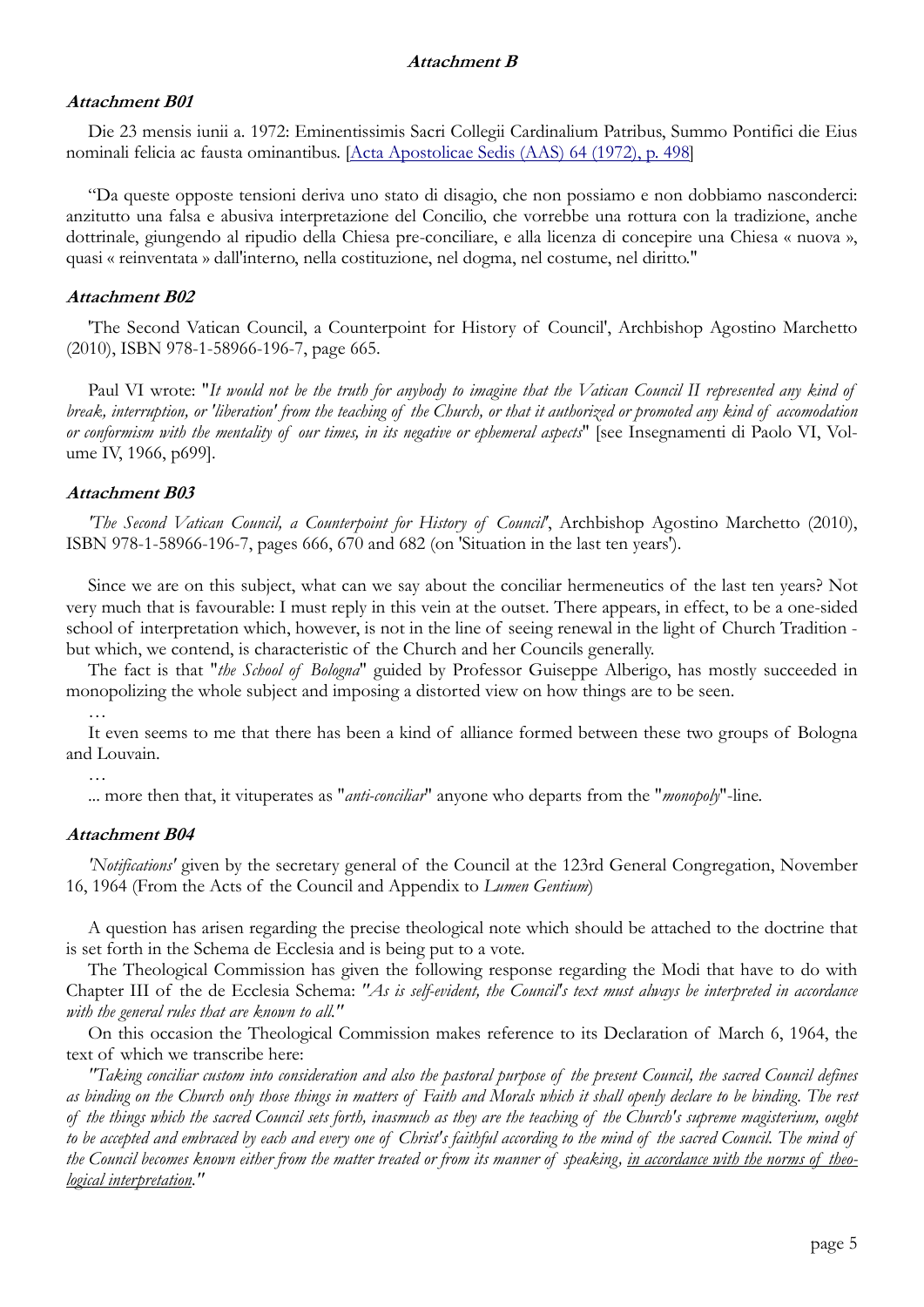#### **Attachment B05**

Regarding the "*Hermeneutics of reform, of renewal in continuity*" and especially the two different and distinguished levels one can make a suitable comparison to the daily professional work by engineers, physicians and all kind of professions in which diagnostic analysis and design can be seen as their core business (Jack P. Oostveen).

The complex problems these engineers, physicians and others have to face cannot be solved without characterizing that reality by a serious analysis of the existing problems and even by analysing the problems one can expect due to the effects of the implementations of the potential solutions. There is, therefore, the need for a dynamic problem analysis. The better the problem analysis, the better the problem can be characterized and solved and the better it will lead to the optional best measures that need to be taken.

Here we see the same distinctions between the two levels mentioned in ad 4 of attachment A at work. On one hand there are the problems at the level of the continuous change of the *modern world*, which is the so called underlying changing reality. On the other hand there is the higher level, which is the level of the continuity of our natural knowledge of the truth, the natural laws distinguished by the level of certainty into scientific and experimental truths as well as opinions and presumptions. At this level one can distinguish the philosophical, physical, psychological, economical, sociological and all kinds of aspects of the natural laws as the knowledge of the truth, which due to research and scientific discussions develop only by organic growth.

Based on this level of natural knowledge, the problem analysis takes place using the necessary knowledge of the truth to find the best solution(s) as well as defining the measures to regulate the developments at the underlying level of the changing of the *modern world* in order to solve the problem in it.

However, if such problem analysis fails or even partly fails, the given solution will never solve the problem optimally, while the risk of worsening the problem will increase more and more if additional measures are still lacking.

Here we have to take into account that although the effects of failure are not always directly visible, they will certainly become visible in time.

#### **Attachment B06**

Consider the following case of a physician as an example characterizing some potential problems regarding the pastoral character of a Council (Jack P. Oostveen):

A physician has to make a diagnosis of his patient's physical problems to discover the illness. Such an act is in fact a fallible act of problem analysis concerning the changing reality of the *modern world*, while the result of that diagnosis can be considered as a characterization of the problem.

Thereafter, the physician has to decide what the best medicine is to restore the patient's health and then he prescribes this medicine to his patient. In doing this, he is in fact searching for the best solution at the level of truth, the natural scientific and experimental knowledge to determine the implementation of that truth onto the changing reality of the *modern world*. Although such search for the truth would be in full accordance with the diagnosis, if the diagnosis - problem analysis - is wrong, certainly such a medicine presents a high risk and can worsen the patient's condition and may even cause his death.

A new problem has thus appeared here: how self-sufficient will the physician be, will he be able to acknowledge his own failure and recognize his own false diagnosis or not.

#### **Attachment B07**

A comment on ad 6 of Attachment A

Regarding ad 6 of Attachment A an additional comment has to be made, which may not belong so specifically to the Congregregation for the Doctrine of the Faith as it is not concerning the Depositum Fidei itself, but the pastoral application of it. This concerns a misuse of the term "*continuity*" as a positive argument, where it only concerns the level of the continued changing reality of the modern world. This concerns me too. With the introduction of the *hermeneutic of reform, of renewal in continuity* it can be found that the term "*continuity*" has been misused more and more to justify a pastoral approach which is in contradiction to the Depositum Fidei.

Therefore an alternative for ad 6 of Attachment A is given here:

**(a)** Is it correct to consider that regarding the term "*continuity*" a distinction has to be made in relation to the distinguished levels?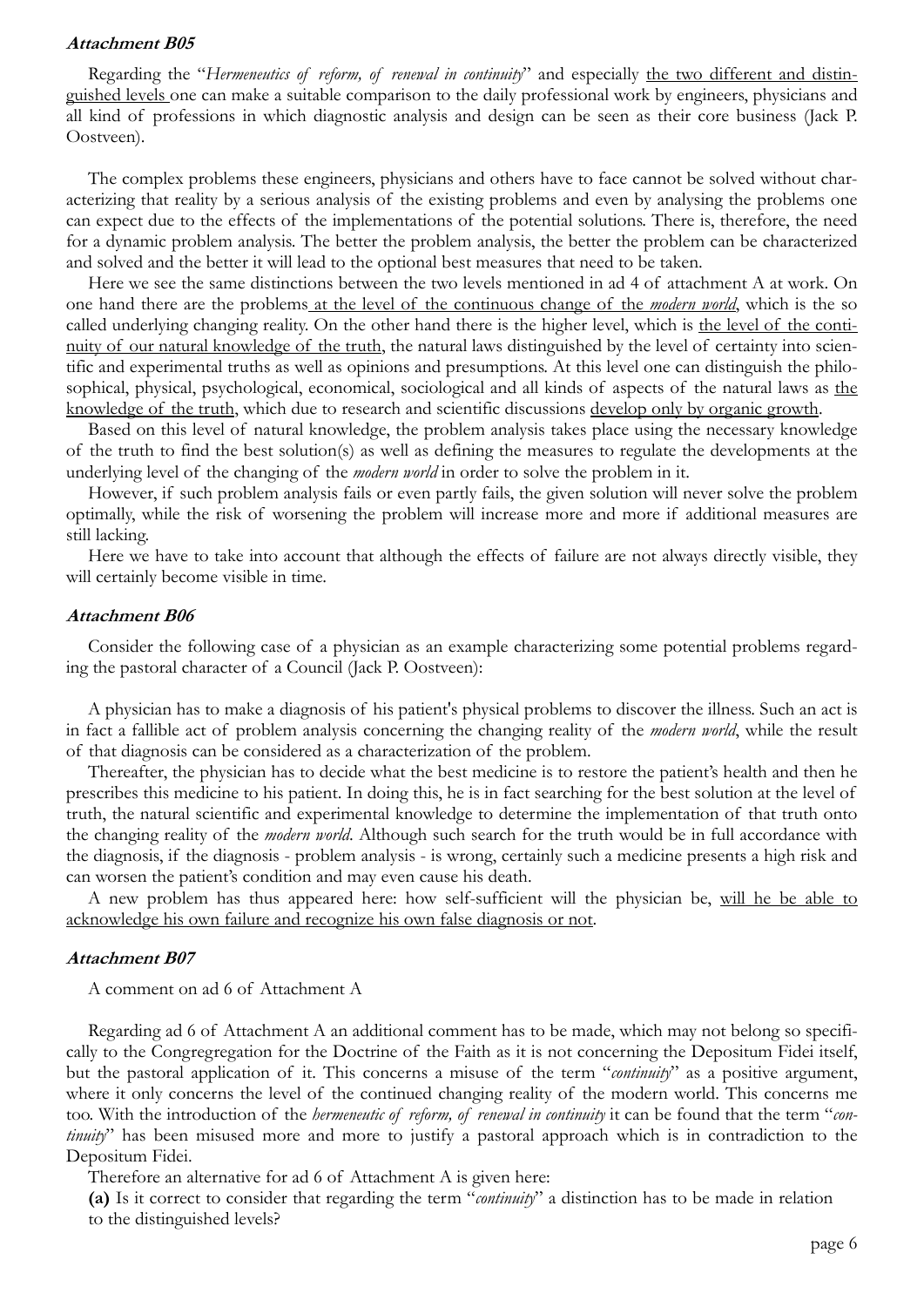**(b)** That the continuity regarding the level of the Depositum Fidei can only be in one direction leading to a better understanding the Faith and can never be contradictory?

**(c)** That the continuity regarding the level of the *modern world* can be observed as working in two opposite directions?

**(d)** That interchanges between these two opposing directions exist by continuous processes characterized by certain counterpoints called conversion if turning towards the Faith, while it is a loss of Faith if it turns into the contrary direction?

**(e)** That, therefore, what objectively determines the specific character of a pastoral act is not simply its continuity, but its intrinsic orientation towards or away from the Depositum Fidei as the law of Faith, such that the pastoral approach must never be in contradiction to the Depositum Fidei?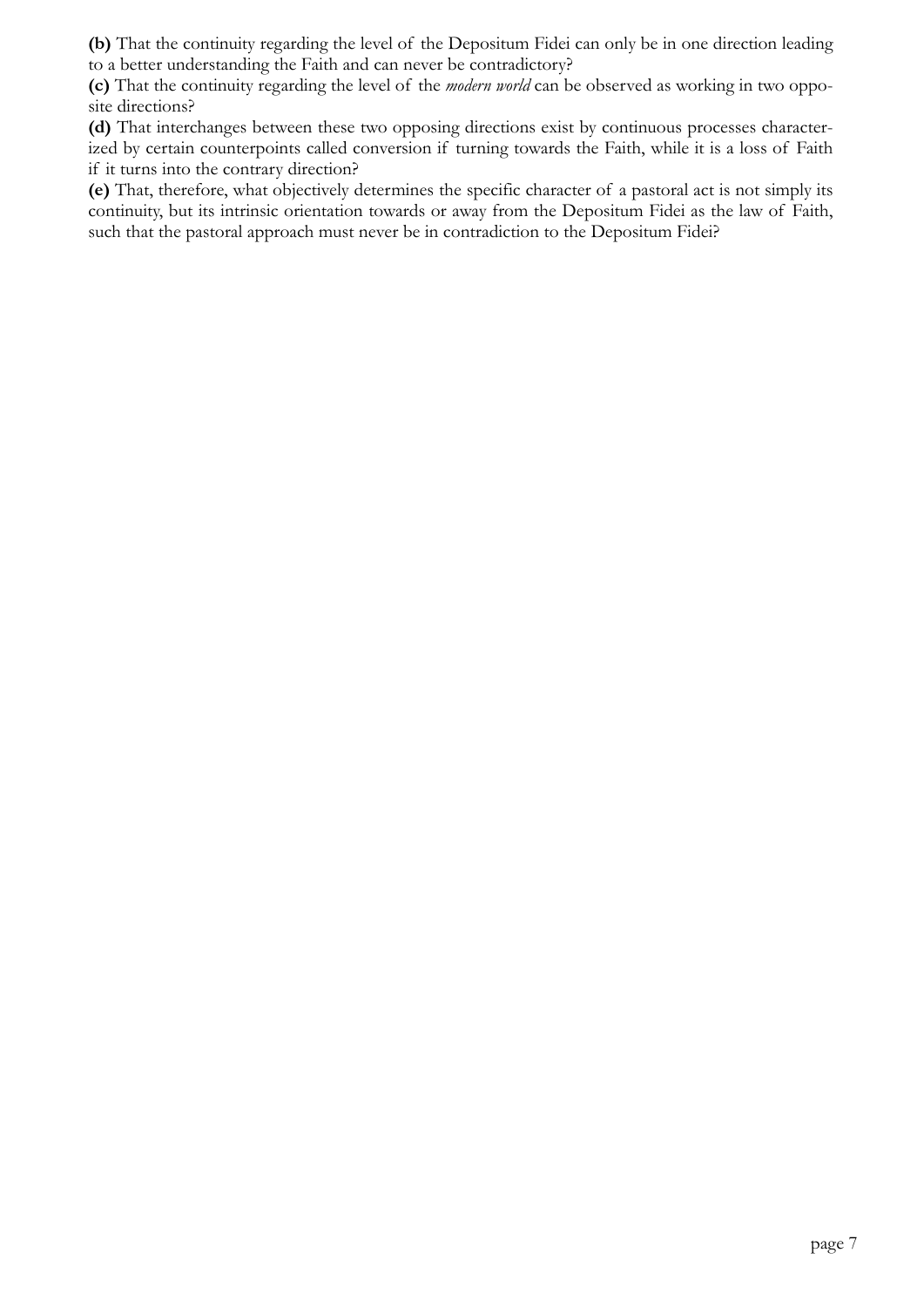Re: Request for clarity on the hermeneutics of Vatican II.

Onderwerp: Re: Request for clarity on the hermeneutics of Vatican II.

Van Datum: 8-11-2015 16:00 Aan

Dear Mr Oostveen, Thank you for your information. I hope that our meeting was of some help to you and your reflections. Let us continue to pray for each other. With my blessing and best regards in Christ, Fr.

Il 07/11/2015 23.01, oostveen ha scritto:

Dear Father

Laudetur Jesus Christus!

Here I want to thank you for the audience you granted me dd 22.10.2015.

This audience, at which we discussed my letter to His Eminence Cardinal Müller, Prefect of the Congregation for Doctrine of Faith, especially the enclosed attachment A, seemed to me very instructive and useful.

From this discussion I learned that we were using two different approaches for the expressions like *failed* and risk for failures regarding a Council. Factually both these approaches can be recognized within the professional engineering discipline of failure analysis: the Ultimate Limit State (ULS) and the Serviceability Limit State (SLS). Therefore I have revised Attachment A as follows.

Firstly, regarding the use of the two different approaches for the expressions *failed* and *risks for failures* concerning a Council the following statement has been added as introduction to Attachment A:

In order to prevent any misunderstanding as well as for a proper understanding of expressions like failed and risks for failures regarding a Council the following definitions are useful to consider (these come from the professional engineering discipline of failure analysis):

The Ultimate Limit State (ULS) as a type of failure for which the total functioning (of a  $\mathbf{1}$ . system being analysed) has been destroyed. This type of failure is unrecoverable.

 $\overline{2}$ The Serviceability Limit State (SLS), a type of failure for which one or more distinct elements (of a system) do not function sufficiently. Such kind of failures can be resolved by taking appropriate corrective measures.

In analysing the Council and its documents it is clear that an ULS failure cannot exist, because that would attach the infallibility of the Depositum Fidei. Even if the documents are full of ambiguities due to imperfections in the free will of the individual Council Fathers, the Holy Spirit is guaranteeing that these documents can always be interpreted well in the light of Doctrine and Faith.

However in contrast with an ULS failure mode, the Council documents may be at of SLS failures if these documents contains imperfections, especially by ambiguous text phrases. Apparently any ambiguity carries a risk for failure, a risk by means of false interpretation as well as by consequent implementation of incorrect pastoral measures. The more ambiguities there are, the greater the risks for such failures. And as long as these ambiguities have not been resolved, the objective for which the Council has been convoked cannot be reached, which means that the Council has failed by not functioning sufficiently (SLS).

Resolving such a failure can be done but requires above all Clarity of the interpretation of the Council. However, evidently, to prevent such situation each text phrase of a document produced by a Council (or Synod) should be clear, well defined and precisely expressing the mentioned Teaching of the Church.

Secondly, some small changes concerning the use of expressions like *imperfect* and *incorrect* are introduced with regard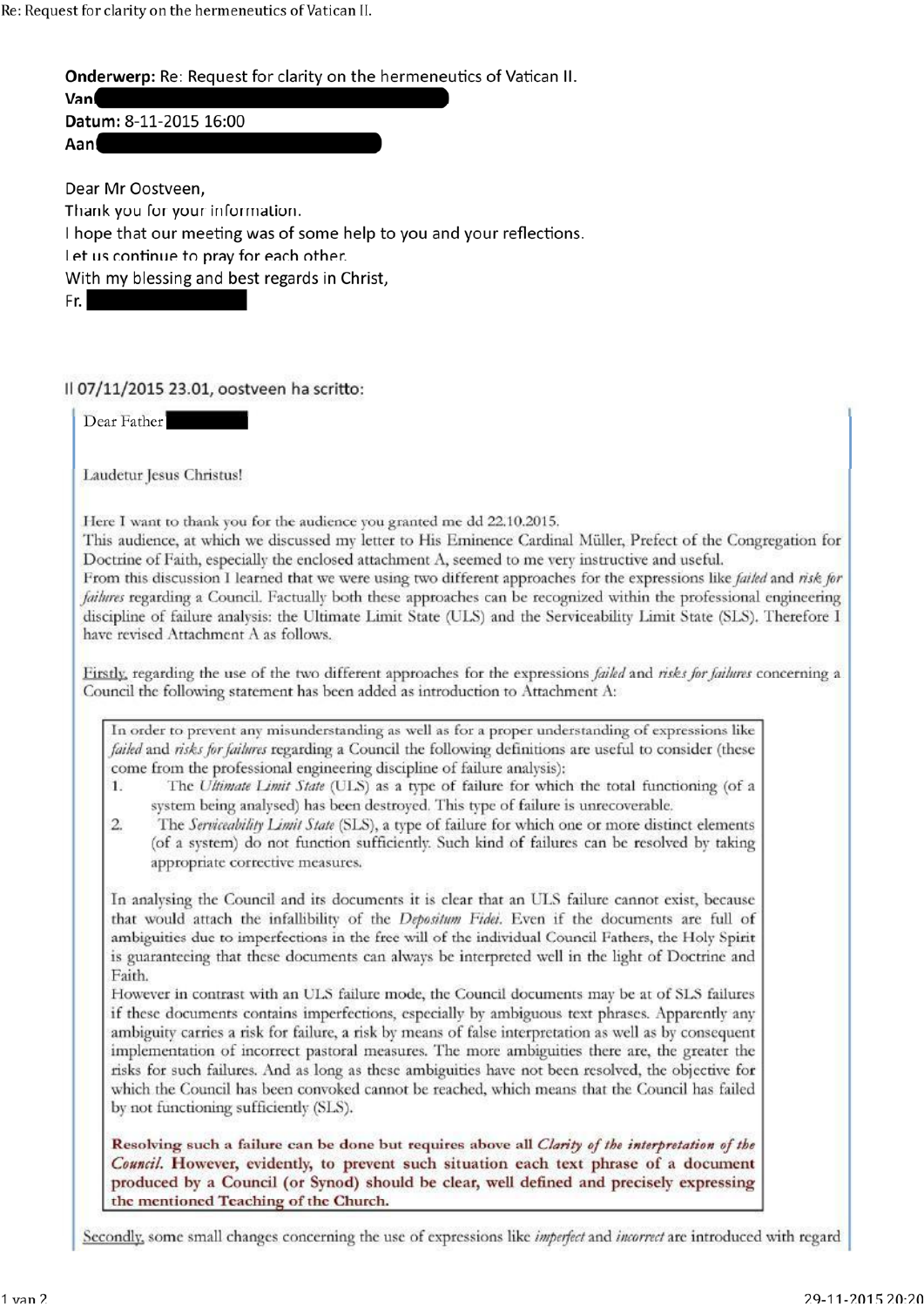to the distinct use of the ULS- and SLS-failure-modes as follows: the *imperfection* of men may lead to *incorrect* decisions and measures which might cause *failures* according the SLS-failure-mode. Thirdly, regarding the suggested considerations, rule 2b has been changed by adding that the theological disension has to respect the hierarchy of the Church teachings on Faith and Morals.

Please inform His Eminence Cardinal Müller, Prefect of the Congregation for Doctrine of Faith, about these changes and find attached the revised version of attachment A.

With our heartfelt gratitude for your consideration and hope for your help regarding this matter, I offer the assurance of my filial support and prayers for the work of the Congregation for Doctrine of Faith and His Eminence, the Prefect, for His Holiness, and in hope of a speedy and just resolution of the presented matter. I ask for the kindness of the blessing of His Eminence Cardinal Müller.

In Christo,

Mr. Jack P. Oostveen Scientific and Practical Civil Engineer Emeritus Ass. Professor on Soil Mechanics and Foundation Engineering Emeritus Guest Professor on Problem Solving Training



 $Ps.$ 

Please find also attached the draft of my essay on this subject in a broader perspective. This draft has been adapted in accordance to the revised attachment A. This essay will soon be published on the internet.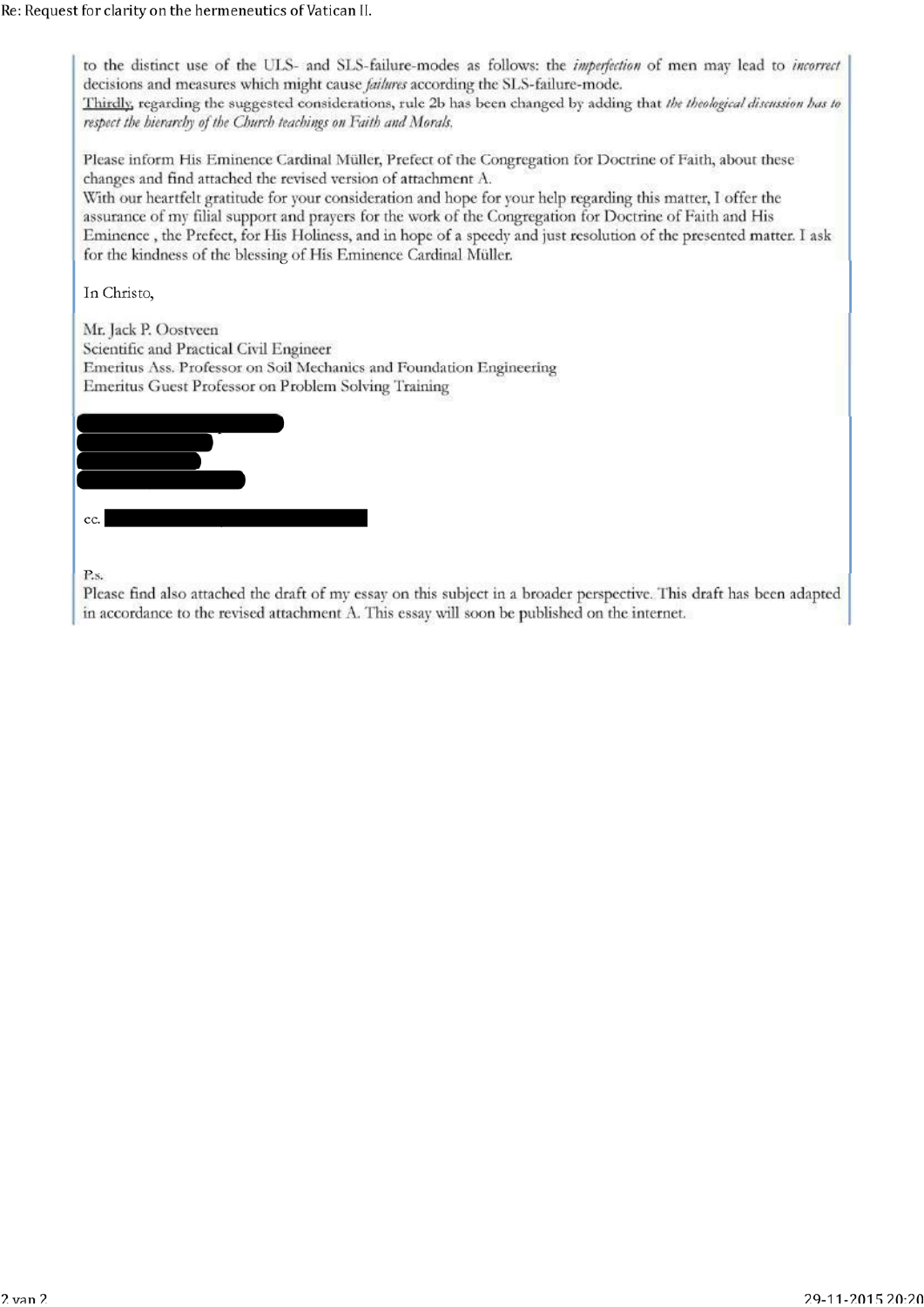**Onderwerp:** Your mail to Card. Müller

**Van:** Hermann Geissler († 1988) **Datum:** 13‐10‐2015 10:44

Aan<mark>:</mark> oostveense ecclesiadei.nl

Dear Mr. Oostveen,

I am Fr. **Hermann Geissler, Head of the Doctrinal Office of the Congregation for the Doctrine of the Faith.** Cardinal Müller gave me your kind email from 10 October 2015, asking me to write to you. You will understand that the Cardinal is very buzy in these days and cannot give you an audience. If you wish, I can talk with you, for example on Thursday, 22 October 2015, at 3pm, at the see of the Congregation for the Doctrine of the Faith (Palazzo del Sant'Uffizio).

With prayerful best wishes, yours in Christ

Fr. Hermann Geissler, fso